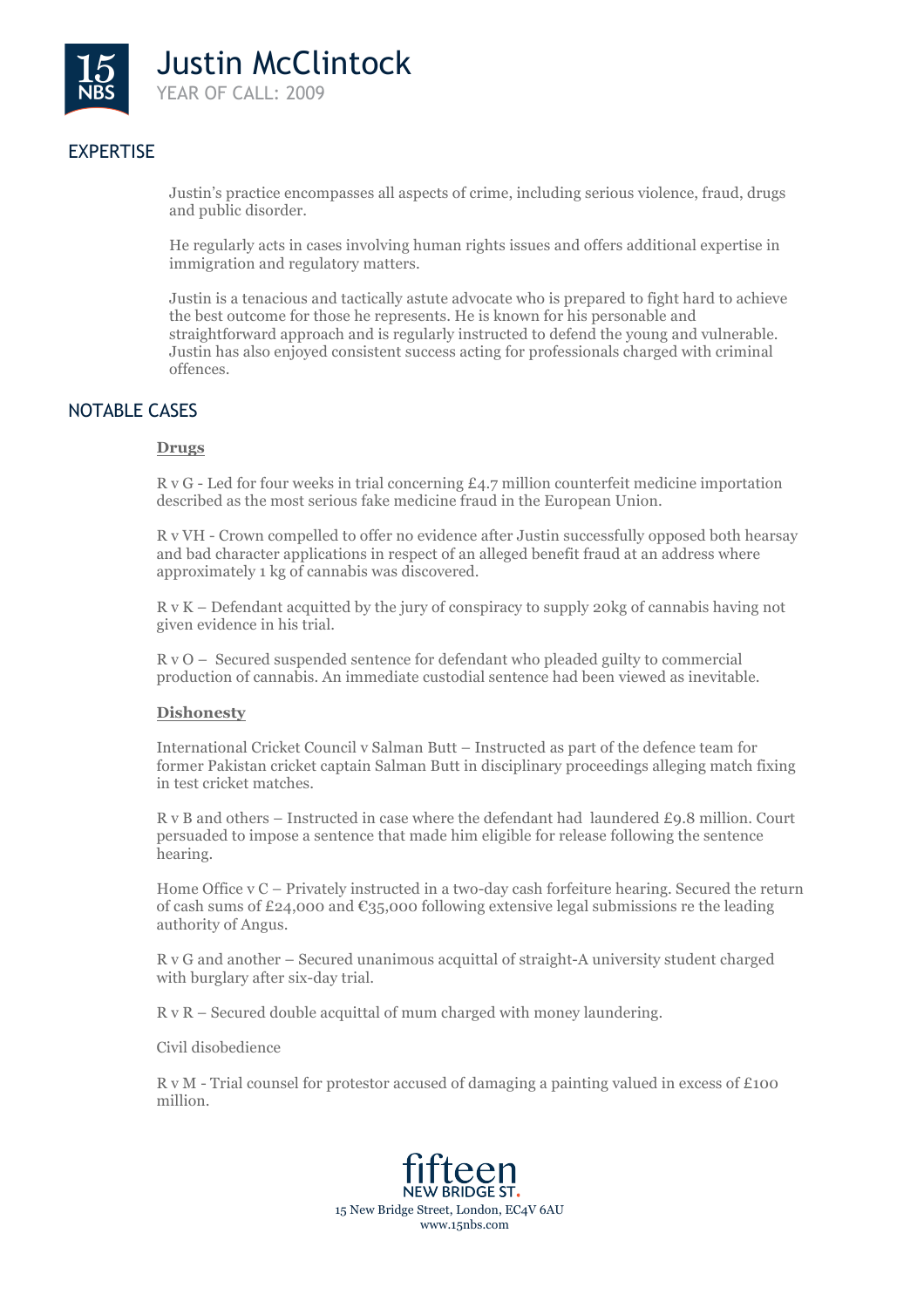## **Violence**

R v D – Successful defence of 18 year-old charged with s.18 GBH, the jury returning a unanimous not guilty verdict in less than 20 minutes.

R v G – Successful defence of defendant accused of whisky bottle attack and sexual assault.

R v A - Successful defence of defendant accused of hammer attack on a jogger.

R v A – Successful abuse of process argument on the basis that the Crown had unfairly and inappropriately attempted to lay a new charge on the day of trial.

R v W – Counsel for a defendant charged with the knifepoint robbery of an elderly disabled man. The defence was that the defendant had been kidnapped and tortured before carrying out the robbery under duress. The trial involved complex submissions regarding the bad character of a non-defendant (the alleged kidnapper) and legal argument re the admissibility of expert evidence as to the defendant's ability to resist threats.

## **Sexual offences**

R v K – Secured not guilty verdicts on all charges in a case concerning allegations of serious sexual assault, battery, and witness intimidation (charged as an attempt to pervert the course of justice). News item here.

R v O – Secured unanimous not guilty verdict from the jury in case where the defendant had allegedly exposed his genitals to various members of the public through his tights in a branch of Blockbuster Video.

R v T – Successful defence of man charged with an act outraging public decency and breach of notification requirements.

R v D – Successful defence of youth in multi-handed sexual assault case. The complexity of the case was such that certificate for counsel was granted.

#### **Firearms**

R v B – Suspended sentence achieved on the basis of 'exceptional circumstances' where the minimum sentence was 5 years' imprisonment. This sentence both written and oral submissions on the application of R. v Avis [1998].

#### **Road traffic**

R v B – Crown forced to offer no evidence after just a single question of the complainant in cross-examination.

R v J – Achieved a not guilty verdict in a drink-driving trial concerning a defendant who had been drinking prior to crashing his car, tested positive for alcohol at the road side, and accepted that his driving had been dangerous.

R v W – Secured not guilty verdict on drug-driving charge where the defendant had failed a roadside field impairment test and tested positive for cannabis at the police station

#### **Reported Cases**

R. (on the application of Wright) v CPS [2015] EWHC 628 (Admin) – successful appeal on the basis of flawed evidence re the identification of magic mushrooms (news item here)

Allan v Croydon Council [2013] EWHC 1924 (Admin) – Successful case stated appeal against ASBO terms that were unnecessary / excessively restricted the appellant's right to associate with his friends.